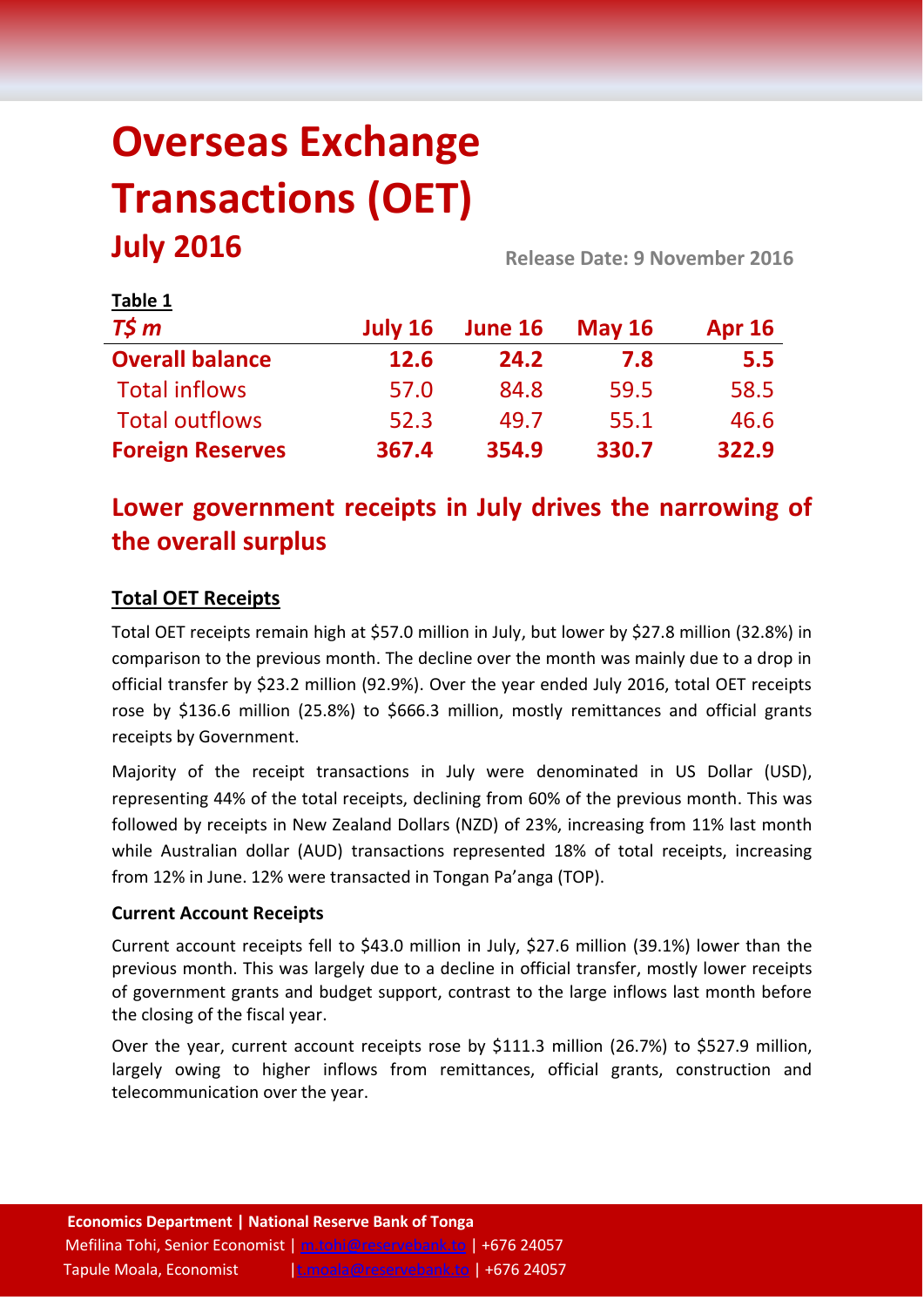Transfer receipts fell by \$28.4 (53.4%) to \$24.8 million in July. A \$23.2 million (92.9%) drop in official grant receipts for technical assistant and projects by Government departments largely contributed to the trend and also triggered the overall decline in the total OET receipts. This follows a significant rise in June as Tonga's donor partners directed funds to assist with Tonga's budget prior to the closing of fiscal year. Transfers received by non-profit institutions



which were mostly funds to local churches also fell by 50% to \$3.1 million. Private transfers, which are largely remittance receipts<sup>1</sup>, was at \$19.9 million, \$2.1 million (9.6%) lower than the previous month. Bringing an end of catering to major events in June including the Queen Mother's birthday, Tupou College  $150<sup>th</sup>$  anniversary and annual church conferences largely attributed to the lower private transfer receipts in July. In the year ended terms, total transfer receipts rose by \$74.1 million (26.9%) to \$349.2 million, as both official and private transfer receipts continued to rise.

Services receipts improved over the month by \$1.0 million (7.0%) to \$15.0 million. This was mainly due to an increase in travel receipts, particularly from personal travel. Although the international arrivals recorded a decline of 25.8% for the same period, the individuals buying Tongan pa'anga and spending on travel related expenses including accommodation and other related expenses rose. The whale watching season has largely contributed to this increase. Services other than travel fell by \$0.1



million (1.3%) to \$5.9 million, underpinned by a decline in receipts for professional, management consulting and other business services. In year ended terms, service receipts increased by \$ 31.9 million (29.2%) to \$141.2 million. This reflects higher receipts for all categories but majority is from construction & installation services and travel. This also indicates positive performance from the tourism, construction and other service sectors.

Export proceeds slightly fell to \$1.3 million in July, \$0.09 million (6.3%) lower than the amount received in June. Export of marine products declined by \$0.3 million (42.2%) to \$0.5 million over the month representing 35% of total export proceeds. The marine exports however recorded an increase of 199.7 metric tonnes (274.4%) over the month, its proceeds may probably be reflected in the following months' reports. Export of agricultural products, on the other hand, slightly rose by \$0.1 million (54.5%) to

**.** 



1 Further information on remittances can now be found on our Remittances Data flash, available on the NRBT website.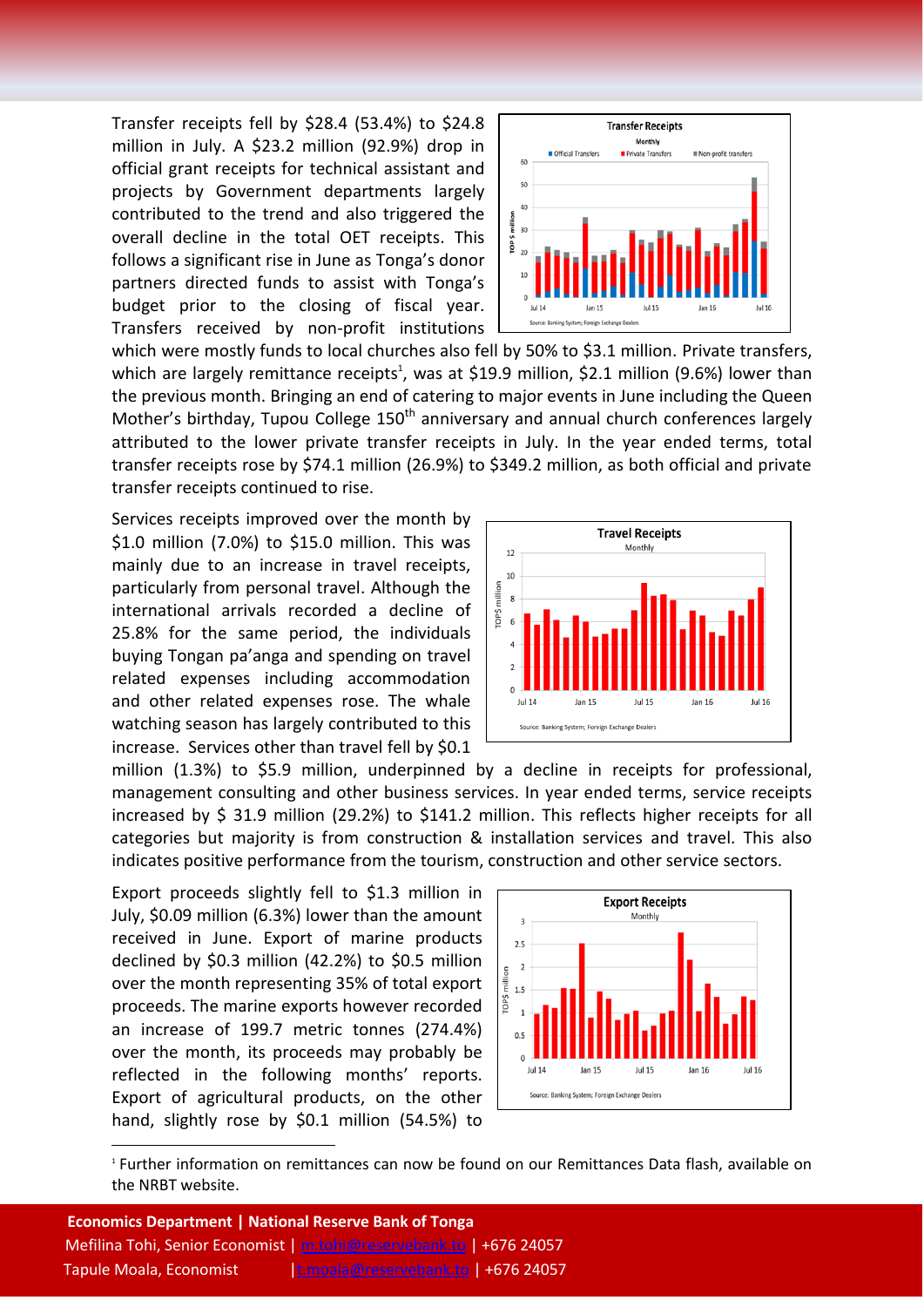\$0.4 million over the month, representing 31% of the total export proceeds. This may coincide with the highest volume recorded for agricultural products in July 2016. Export receipts rose by \$1.1 million (7.0%) over the year to \$16.0 million, underpinned by an increase in proceeds from the export of fisheries products. Higher exports of tuna over the year supported the above mentioned trend, as reflected in the Marine exports report for July.

### **Financial Account & Capital Account Receipts**

Over the month, financial account receipts slightly fell by \$1.3 million (10.2%) to \$11.1 million. This resulted from a \$6.7 million (60.9%) drop in other investments mostly interbank transfers, which were partially offset by a \$5.4 million rise in foreign direct investment. Capital account receipts, on the other hand, rose by \$1.1 million (60.1%) to \$2.9 million underpinned by a receipt of official grant for capital projects. Over the year, financial account receipts rose by \$28.7 million (31.8%), while capital account receipts fell by \$3.4 million (14.7%).

# **Total OET Payments**

Total OET payments rose by \$2.6 million (5.3%) in July 2016 to \$52.3 million, driven mostly by higher import payments compared to the previous month. On year ended terms, OET payments rose by \$79.7 million (15.9%) to \$582.4 million, attributed to higher payments made for imports and services.

### **Current Account Payments**

Current account payments were at \$50.2 million in July, \$2.8 million (6.0%) higher than the previous month. This represents 96% of total OET payments and higher import payments attributed largely to the trend. Over the year, current account payments rose by \$72.4 million (15.6%) to \$537.4 million again underpinned by higher payments for import.

Import payments rose by \$2.8 million (9.9%) to \$31.1 million. This was largely attributed to higher imports of oil and construction materials by \$2.3 million and \$0.8 million respectively. Wholesale & retail trade imports and other imports, on the other hand, fell by \$2.3 million and \$2.1 million respectively. In year ended terms, import payments were \$37.2 million (12.6%) higher than the previous year. This resulted from higher payments for the imports of construction materials, motor vehicles, wholesale and retail imports.

Services payments were at \$13.4 million in July, \$0.7 million (5.1%) higher than the previous month and \$20.2 million (19.1%) higher than the previous year. Subscription and contributions to International organizations largely contributed to these trends.

Transfer payments, on the other hand, decreased by \$0.7 million (13.2%) over the month to \$4.8 million due mainly to lower private transfers; the majority were transfers to own accounts, and

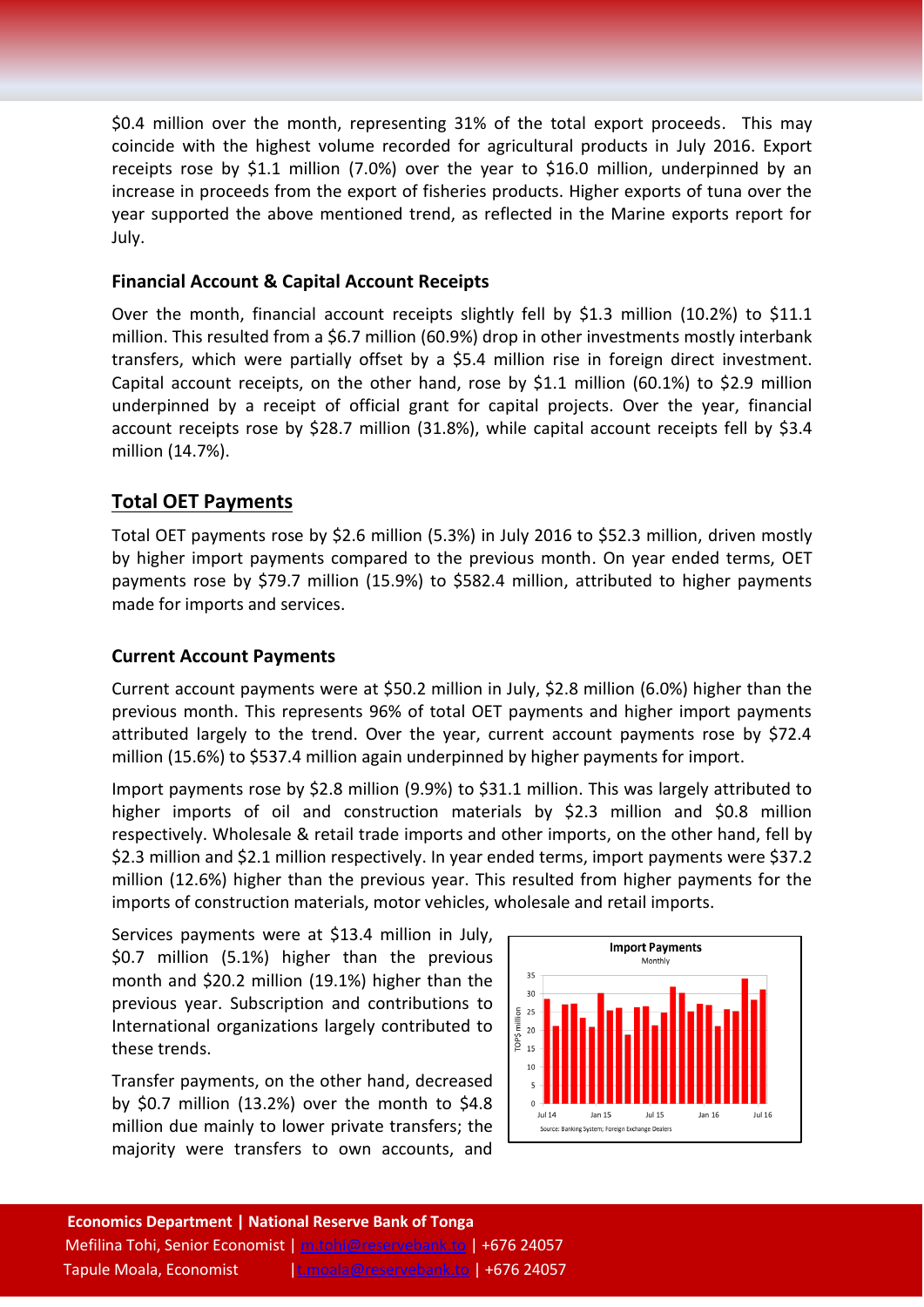non-profit transfer. In year ended terms, transfer payments were recorded at \$62.7 million, increasing by \$16.2 million (35%) from the previous year.

Payments of primary income were at \$0.8 million, \$0.1 million (15.3%) higher than the previous month but declined by \$1.3 million (7.0%) over the year to \$16.9 million.

#### **Capital & Financial Account Payments**

Financial account payments declined by \$0.2 million (8.5%) over the month to \$2.1 million, while increasing by \$8.7 million (25.5%) over the year underpinned by higher interbank transfers. On the other hand, there were no capital payments made during the month similar to last month, but fell by \$1.3 million (36.0%) over the year.

#### **Overall Balance & Foreign reserves**

The balance of OET, which is equivalent to the net change to foreign reserves over the month of July 2016, recorded a surplus of \$12.6 million, which is \$11.6 million (48%) lower than the surplus in June. This resulted from a deficit recorded in the current account in July after recording a surplus in June, due mainly to lower transfer receipts during the month. In year-ended terms the overall balance was a surplus \$64.9 million compared with \$22.1 million last year.



Foreign reserves rose to \$367.4 million in July, sufficient to cover 10.4 months of imports, well above the NRBT's minimum range of 3-4 months. The outlook for the foreign reserves is considered to remain comfortably above the minimum range, given the on-going remittance receipts, upcoming preparation for the Pacific Games and other assistance from donor partners. However, delays to the inflow of these funds as well as the rise in imports will pose a risk to the outlook.